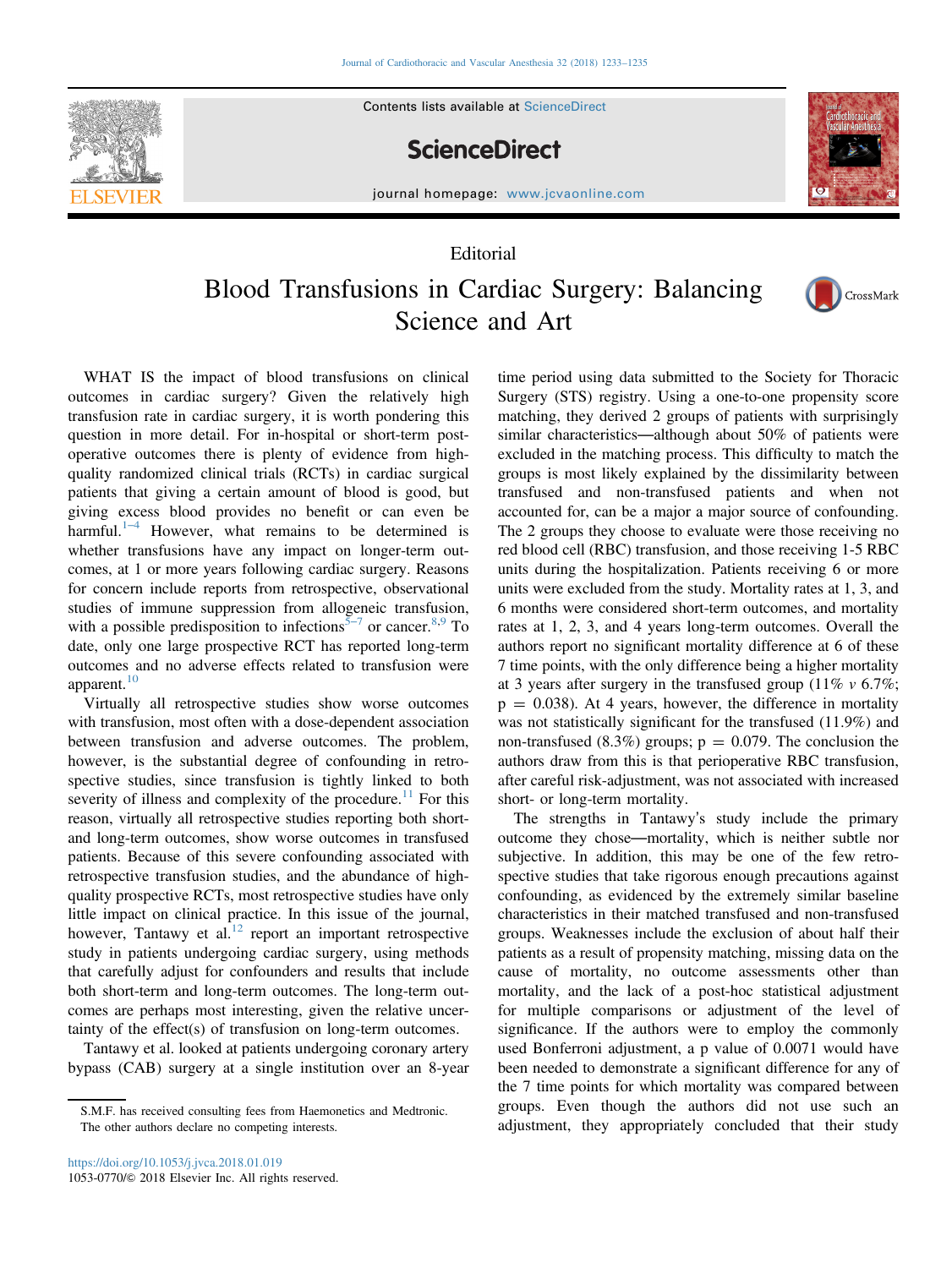<span id="page-1-0"></span>was negative for between group differences, since the difference at the end of the 4-year period was not significant. Lastly, mortality, while certainly being impactful, is not the only important clinical outcome, and morbidity, reinterventions, or functional status would have been interesting to include.

But why would we expect transfusion to have long-term consequences at all? Much of the literature evaluating long-term outcomes after transfusion focuses on cancer recurrence after tumor resection. One major contributing factor linking cancer recurrence and transfusion is transfusion-related immune modulation (TRIM), which is thought to occur by way of complex immunological effects of allogeneic transfusion involving microchimerisms[,13](#page-2-0) however the degree and clinical relevance of immune suppression after transfusion remains controversial. Nonetheless, observational studies<sup>9</sup> and a meta-analysis on colorectal cancer surgery<sup>8</sup> have shown increased cancer recurrence in transfused patients. After risk adjustment, however, the impact of transfusion is either diminished or absent.<sup>9</sup> However, while immune function is similarly important for patients after cardiac surgery, to the best of our knowledge, TRIM after cardiac surgery has not been studied extensively.

Consequences of transfusions after cardiac surgery have been studied though. In an observational study Koch et al.<sup>14</sup> examined long-term outcome up to 10 years following CAB surgery comparing transfused with non-transfused patients. As expected in this and virtually all other observational studies, the transfused patients were sicker and underwent more complex surgeries. Nonetheless, there was an increased mortality, which was doserelated for transfusion, remained significant after risk adjustment, and was present to 10 years after cardiac surgery. This finding was not surprising given that previous studies have shown transfusion to be an indicator for increased longer-term mortality in population-based studies and after cardiac surgery. Engoren et al. $^{15}$  $^{15}$  $^{15}$ showed that after CAB surgery, transfused patients had twice the 5-year mortality compared with non-transfused patients, an effect that remained after risk adjustment. In our opinion, however, transfusion may be so inextricably linked to severity of illness and complexity of the procedure that routinely used statistical analyses for risk adjustment may not adequately separate the effect of transfusion from other unaccounted risk factors for adverse outcome. The findings of Tantawy et al. showing no long-term consequences, compared with these older studies that did show long-term effects, may therefore be explained by the stringent statistical methods using a well-constructed propensity score for matching patients. It is likely that multivariable analyses by itself are not adequate for risk adjustment in observational transfusion studies, and a careful propensity matching might be more appropriate. This is in concordance with the similarity of the findings by Tawtawy et al. and the only RCT to date showing data on long-term follow up—the FOCUS trial, which did not show a transfusion-related increase in mortality out to 5 years. $10$ 

In this context, the high quality RCTs done comparing liberal with restrictive transfusion strategies in cardiac surgery certainly need to be recognized. These are rigorous, difficult to conduct studies, which require large amounts of external funding. In fact, there are now 4 such studies in cardiac surgery dating back to Bracey in 1999,<sup>1</sup> Hajaar in 2010,<sup>2</sup>

Murphy in  $2015$ ,<sup>3</sup> and most recently the largest RCT ever regarding transfusion, with almost 5,000 patients by Mazer in  $2017<sup>4</sup>$  $2017<sup>4</sup>$  $2017<sup>4</sup>$  —the TRICS III study. Importantly none of these trials showed a difference in the primary outcome with a restrictive hemoglobin trigger (7.5-8 g/dL) compared with a liberal hemoglobin trigger (9-10 g/dL). One study (Murphy et al.)<sup>3</sup> showed a single worse outcome with a restrictive strategy, but only for one secondary outcome (90-day mortality) with a p value of 0.045, which would not have been statistically significant if they had done a post-hoc test adjusting for multiple comparisons. Perhaps the most interesting and noteworthy finding in the TRICS III study was in the subgroup of elderly patients (with age  $\geq$  75 years), which was the median age of their CAB patients. With just over 2,400 of these elderly patients, they found the primary adverse outcome to be increased with liberal transfusion. $4$  In our opinion this seriously questions the commonly held notion that has never been demonstrated in any other well-designed study, namely that older patients should be transfused liberally to a higher hemoglobin level—just because of their age.

In conclusion, the observational study published in this issue of the journal by Tantawy et al. is an important addition to the transfusion literature despite the inherent limitations of such studies. After careful adjustment for confounders, the results show that allogeneic blood transfusion does not impact long-term outcomes out to 4 years following cardiac surgery, consistent with the rigorous RCTs for short-term outcomes, and the 1 RCT that examined long-term outcomes. The most concise, summary we can make for this study and the numerous other studies on transfusion-related outcomes is that "blood saves lives when you need it, but only increases risks and costs when you don't." The challenge is to correctly identify this need and it is our job as perioperative caregivers to determine who needs blood and who does not, which sometimes is just as much of an art as it is science.

> Lee A. Goeddel, MD, MPH\* Steven M. Frank,  $MD^{*,+}$ Jochen Steppan, MD, DESA\* n Department of Anesthesiology and Critical Care Medicine The Johns Hopkins Medical Institutions Baltimore, MD † Johns Hopkins Health System Blood Management Program Armstrong Institute for Patient Safety and Quality The Johns Hopkins Medical Institutions Baltimore, MD

## References

- 1 [Bracey AW, Radovancevic R, Riggs SA, et al. Lowering the hemoglobin](http://refhub.elsevier.com/S1053-0770(18)30022-3/sbref1) [threshold for transfusion in coronary artery bypass procedures: Effect on](http://refhub.elsevier.com/S1053-0770(18)30022-3/sbref1) [patient outcome. Transfusion 1999;39:1070](http://refhub.elsevier.com/S1053-0770(18)30022-3/sbref1)–7.
- 2 [Hajjar LA, Vincent JL, Galas FR, et al. Transfusion requirements after](http://refhub.elsevier.com/S1053-0770(18)30022-3/sbref2) [cardiac surgery: The TRACS randomized controlled trial. JAMA](http://refhub.elsevier.com/S1053-0770(18)30022-3/sbref2) [2010;304:1559](http://refhub.elsevier.com/S1053-0770(18)30022-3/sbref2)–67.
- 3 [Murphy GJ, Pike K, Rogers CA, et al. Liberal or restrictive transfusion](http://refhub.elsevier.com/S1053-0770(18)30022-3/sbref3) [after cardiac surgery. N Engl J Med 2015;372:997](http://refhub.elsevier.com/S1053-0770(18)30022-3/sbref3)–1008.